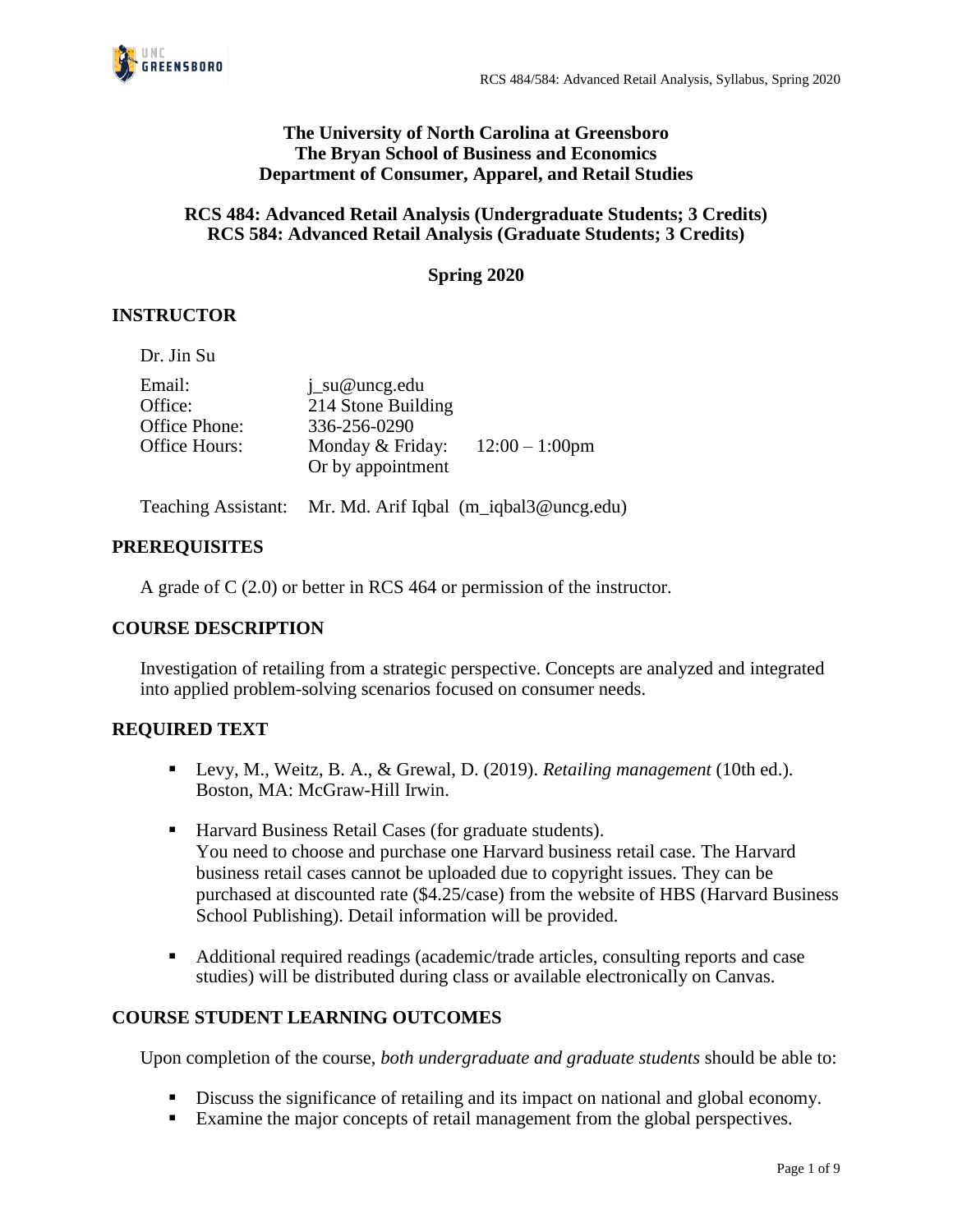

- Identify innovative strategies in each of major areas of retail management with success examples.
- Apply various retail strategies in analyzing successful cases.
- Identify growth strategies in retail management with leading examples.

In addition to the above, *graduate students* should be able to:

- Independently analyze problems in retail management integrating the knowledge learned in the class.
- **•** Develop solutions for the identified problems in the industry/brand/company.

### **TEACHING METHODS AND ASSIGNMENTS FOR ACHIEVING LEARNING OUTCOMES**

A variety of techniques, methodologies, strategies and/or procedures will be used for teaching and learning, including reading academic/trade articles/book chapters, discussions, assignments and projects. Each week consists of i) understanding the major concepts of retail management and ii) discussion of cases/readings.

### **TECHNOLOGY APPLICATIONS**

There would be some coverage of technological advances relating to dress in the course.

### **GLOBAL PERSPECTIVES**

There would be some coverage of global perspectives in this course.

### **DEMOGRAPHIC DIVERSITY PERSPECTIVES**

There would be some coverage of the impact of demographic diversity in this course.

#### **POLITICAL, SOCIAL, LEGAL, ENVIRONMENTAL, REGULATORY AND ETHICAL PERSPECTIVES**

Political, social, legal, environmental, regulatory and ethical issues, to the extent applicable, will be covered in this course.

### **E-MAIL POLICY**

Your UNCG email is the only email address that the professors will use to contact you. It is expected that all communications are prepared and presented professionally. To

communicate professionally and respectfully with the professors, your email should include: − Email subject including RCS 484 or RCS 584

- − A greeting
- − Clearly written paragraph(s) indicating the question or concern you have
- − End the message politely
- − Be sure to include your name at the end

### **ASSIGNMENT REQUIREMENTS**

▪ **Late assignments WILL NOT BE ACCEPTED!**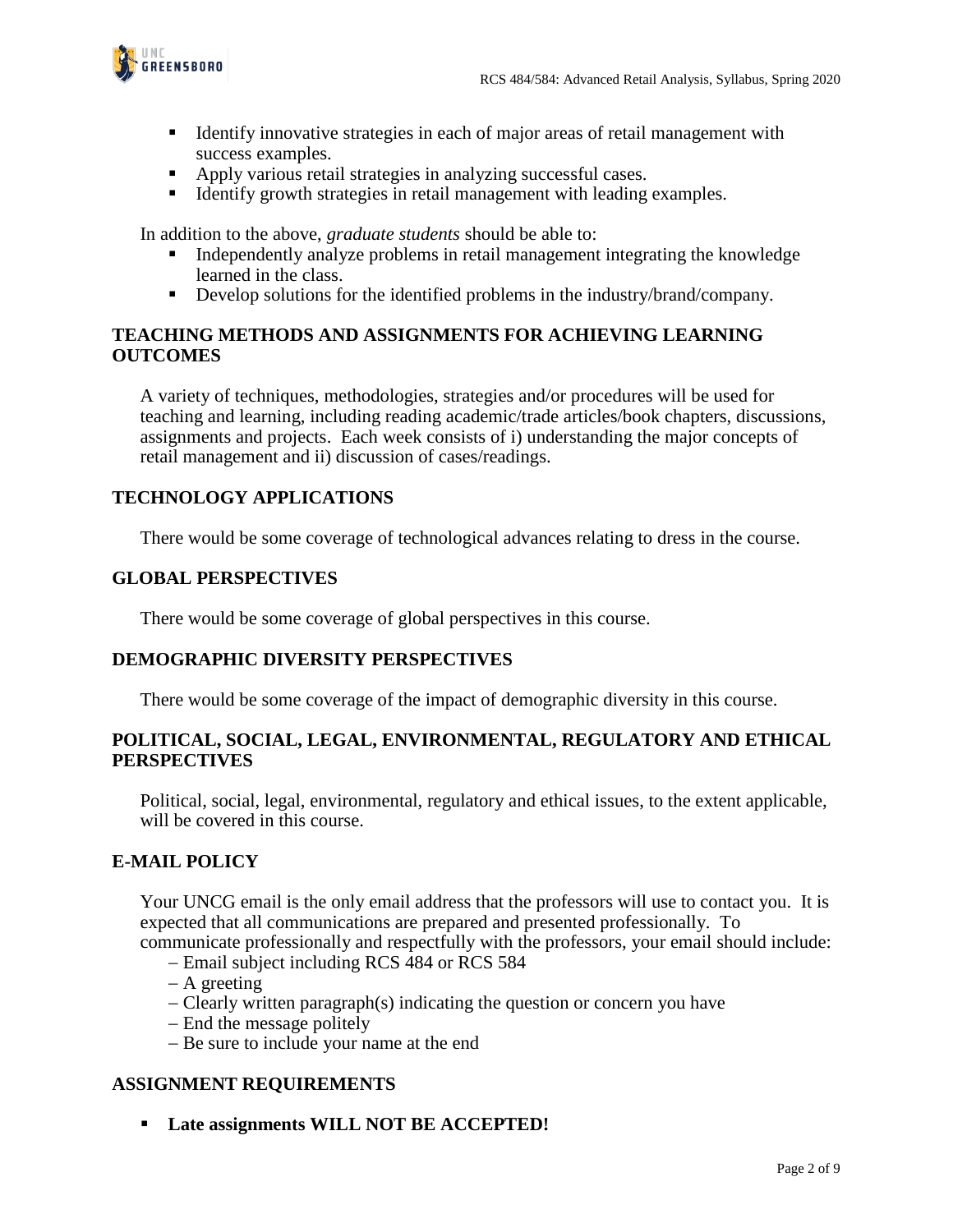

**The only exception to this rule** is if you have documentation for medical or family emergencies and other crises (i.e., doctor's note).

- **Written Assignments**: All documents must satisfy the requirements as follows:
	- $\triangleright$  typed and printed on printer,
	- ➢ stapled,
	- ➢ double-spaced,
	- $\geq 10-12$  font,
	- $\triangleright$  1-inch margins on all sizes,
	- $\triangleright$  title of assignment centered on first page,
	- $\triangleright$  use of header containing student name at left side and due date on right side,
	- $\triangleright$  use of appropriate page number,
	- ➢ appropriate citation for all references and quotations (APA style in the Publication Manual of the American Psychological Association,  $6<sup>th</sup>$  edition),
	- ➢ accurate spelling and grammar.

Citation Guides: APA Style on the webpage of UNCG Libraries (University Libraries— Research Guides—Citation Guides—APA Style): http://uncg.libguides.com/citation/apa

The Writing Center at UNCG provides some information about APA Style: https://writingcenter.uncg.edu/writing-assistance/grammar-and-usage/

### **EVALUATIONS AND GRADING**

You are responsible for your own learning. Work with your own preferred style of learning to optimize your performance. We will make every effort to keep accurate records. However, it is also students' responsibility to monitor grade reports and keep all materials related to the course.

Your grade will be determined entirely by your performance on the exams, assignments, course projects, class participation, etc. Therefore, we cannot adjust grades due to factors outside of the course (e.g., GPA trouble, work conflicts, personal problems, etc.). Please feel free to come and speak with the professor about your performance in the course at any time during the semester. However, do not tell the professor that you need a certain grade or ask for extra assignments for the purpose of raising a grade. We have to treat everyone fairly.

For **undergraduate students**, grades are based on the following point system (please refer to the tables below):

| <b>Grading Systems (Undergraduate Students)</b> | <b>Points</b> |
|-------------------------------------------------|---------------|
| Two Exams                                       | 240           |
| Four Assignments                                | 320           |
| Retail Case Analysis Paper                      | 90            |
| Retail Company Analysis Project                 | 110           |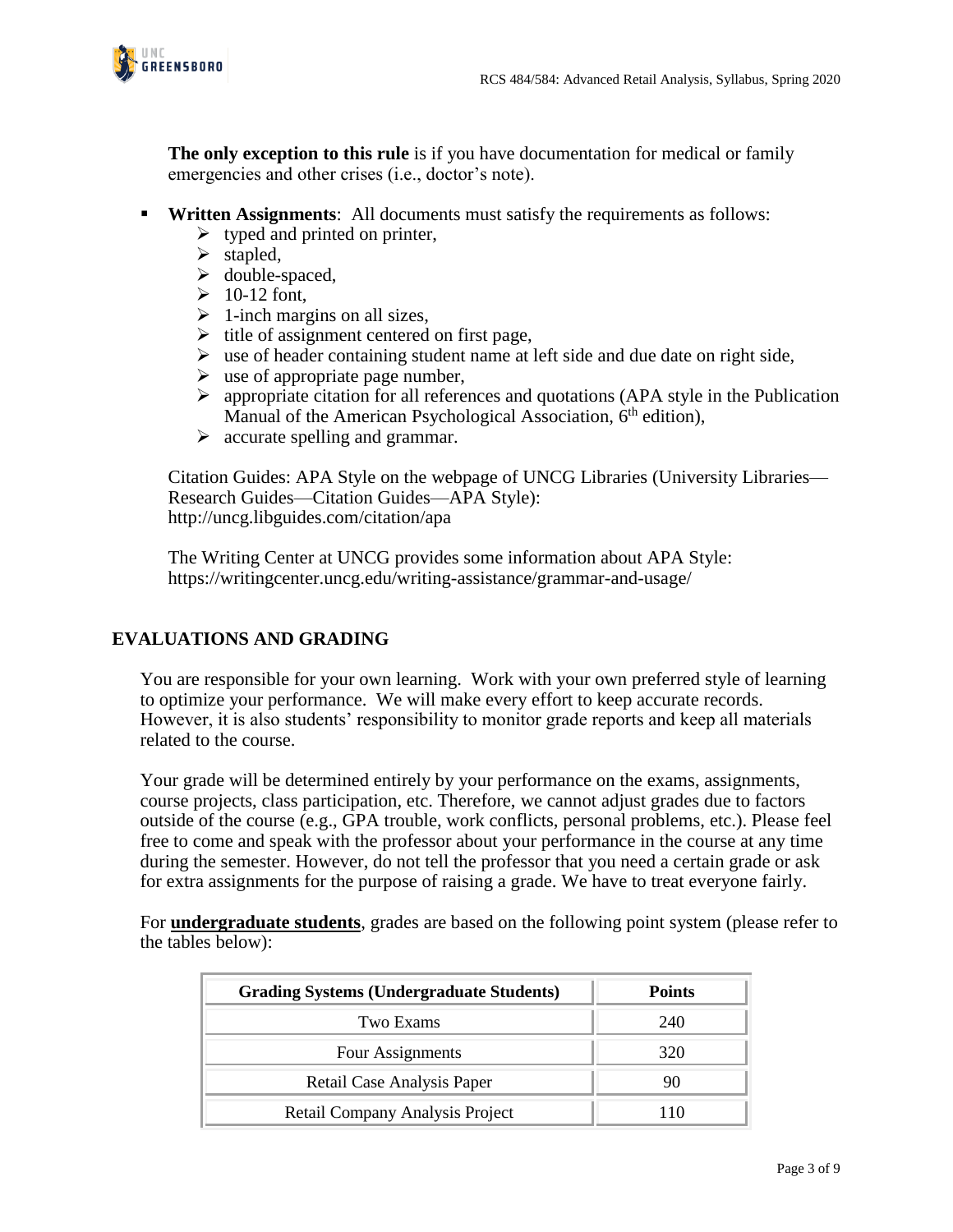

| Discussions (10 discussion sessions for 10 weeks) | 240  |
|---------------------------------------------------|------|
| Total                                             | 1000 |

For **undergraduate students**, your Final Grade (%) = Total points you have earned / 1000

| $A = 100 - 93\%$   B + = 89 - 87%   C + = 79 - 77%   D + = 69 - 67%   F = Below 60% |                                                   |  |
|-------------------------------------------------------------------------------------|---------------------------------------------------|--|
| $A = 92 - 90\%$ $B = 86 - 83\%$ $C = 76 - 73\%$ $D = 66 - 63\%$                     |                                                   |  |
|                                                                                     | $  B - 82 - 80\%   C - 72 - 70\%   D - 62 - 60\%$ |  |

#### The letter grade breakdown is shown below (for **undergraduate students**):

For **graduate students**, grades are based on the following point system (please refer to the tables below):

| <b>Grading Systems (Graduate Students)</b>                                              | <b>Points</b> |
|-----------------------------------------------------------------------------------------|---------------|
| Two Exams                                                                               | 240           |
| Four Assignments                                                                        | 320           |
| Retail Case Analysis Paper                                                              | 90            |
| Harvard Business (Retail) Case Analysis and Problem-<br><b>Solving Strategy Project</b> | 210           |
| Discussions (10 discussion sessions for 10 weeks)                                       | 240           |
| Total                                                                                   |               |

For **graduate students**, your Final Grade (%) = Total points you have earned / 1100

The letter grade breakdown is shown below (for **graduate students**):

| $A = 100 - 93\%$                   | $B_0 = 89 - 87\%$ | $\ C_+ = 79 - 77\% \ F = \text{Below } 70\%$ |  |
|------------------------------------|-------------------|----------------------------------------------|--|
| $A = 92 - 90\%$    $B = 86 - 83\%$ |                   | $\ $ C = 76 – 70%                            |  |
|                                    | $B = 82 - 80%$    |                                              |  |

### ▪ **Two Exams**

There are two exams (midterm exam and final exam) to assess your knowledge of concepts. Each exam will cover assigned textbook readings and concepts presented from the textbook during lectures. Questions will be a combination of multiple choice, short answer and essay, with an additional essay component for graduate students. Detailed instruction for exam administration will be provided.

No make-up exams will be given unless there is an emergency. However, emergencies must be verified through legal/official sources (letter from a doctor/funeral home, etc.) within one week of the exam.

▪ **Four Assignments**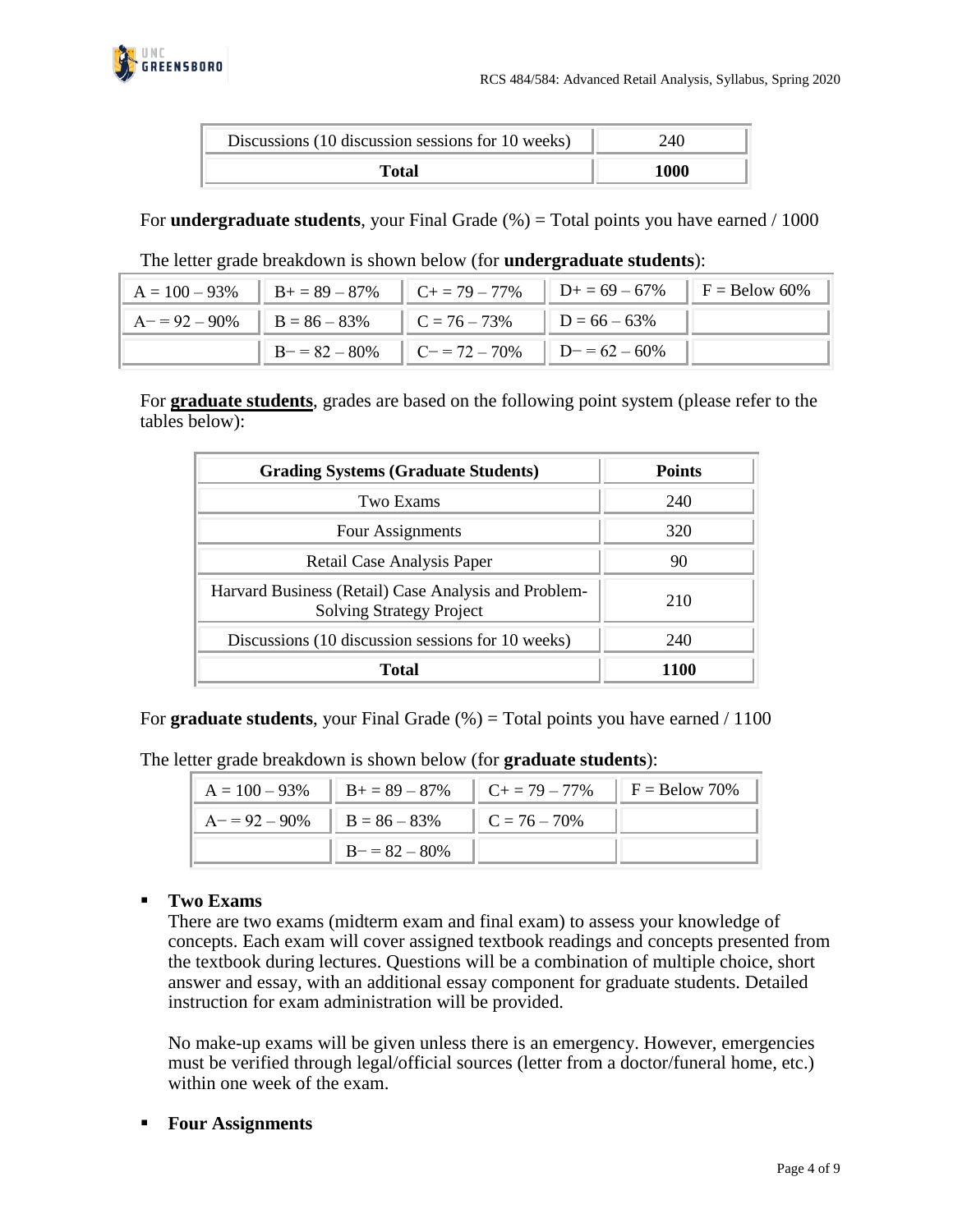

There are eight assignments from the assigned textbook concepts, readings, discussion questions and problems.

▪ **Retail Case Analysis Paper (Both undergraduate and graduate students; individual work)**

Each student will choose one retail case and analyze the case according to the requirements. Detailed requirements will be provided.

▪ **Retail Company Analysis Project (Undergraduate students only; group project; 3-4 persons in a group)**

There are numerous successful/failure cases in retail industry. Choose a company (brand) that has not been discussed in the class and analyze reasons for the success/failure. There are three components of the final project.

- ➢ Component 1: Company (brand) overview (History, target market, positioning, financial performance, etc.)
- ➢ Component 2: Description of success/failure and SWOT analysis
- $\triangleright$  Component 3: The trends that impact the company's future
- $\triangleright$  Component 4: Suggestion for growth directions.

All Components (retail company analysis paper with abstract, introduction, reference, etc.) need to be put together clearly and professionally.

Detailed requirements for the project will be provided.

▪ **Harvard Business (Retail) Case Analysis and Problem-Solving Strategy Project (Graduate students only; individual project)**

This assignment will require an integrative analysis. Besides the discussion questions required for the assigned case, specific analysis on the following three issues should also be included in the paper.

- $\triangleright$  Identification of problem(s) encountered by the industry/ a company/ or a brand.
- ➢ Current approach and problems of current approach.
- ➢ Potential solutions and plans to achieve the solutions.

All Components (paper with abstract, introduction, reference, etc.) need to be put together clearly and professionally.

Detailed requirements for the project will be provided.

### ▪ **Discussion Participation**

Discussion is an essential part of learning so students are strongly encouraged to actively participate in the discussion. For this, it is absolutely imperative that you understand the Powerpoint lecture notes and read the readings prior to online discussion.

**Ten discussion sessions** (for 10 weeks of the semester) will be provided throughout the semester. **Each discussion session consists of** *three* **discussion questions (DQs) provided by the instructor**. **For each question**, you must post your own response to each question (5pts x 3DQs questions= 15pts) plus at least one response to one of your classmate's posts (3pts x  $3DQs = 9pts$ ). Each week, you will receive 24pts for participating in discussion.

Please be aware that you cannot post your responses after 11:59pm on Sunday each week. *This means no late posting is accepted and you will receive 0 point for late postings*. Students are given one full week to post, so I encourage you to post ahead of time to account for possible technical issues or other conflicts. Also, please be aware that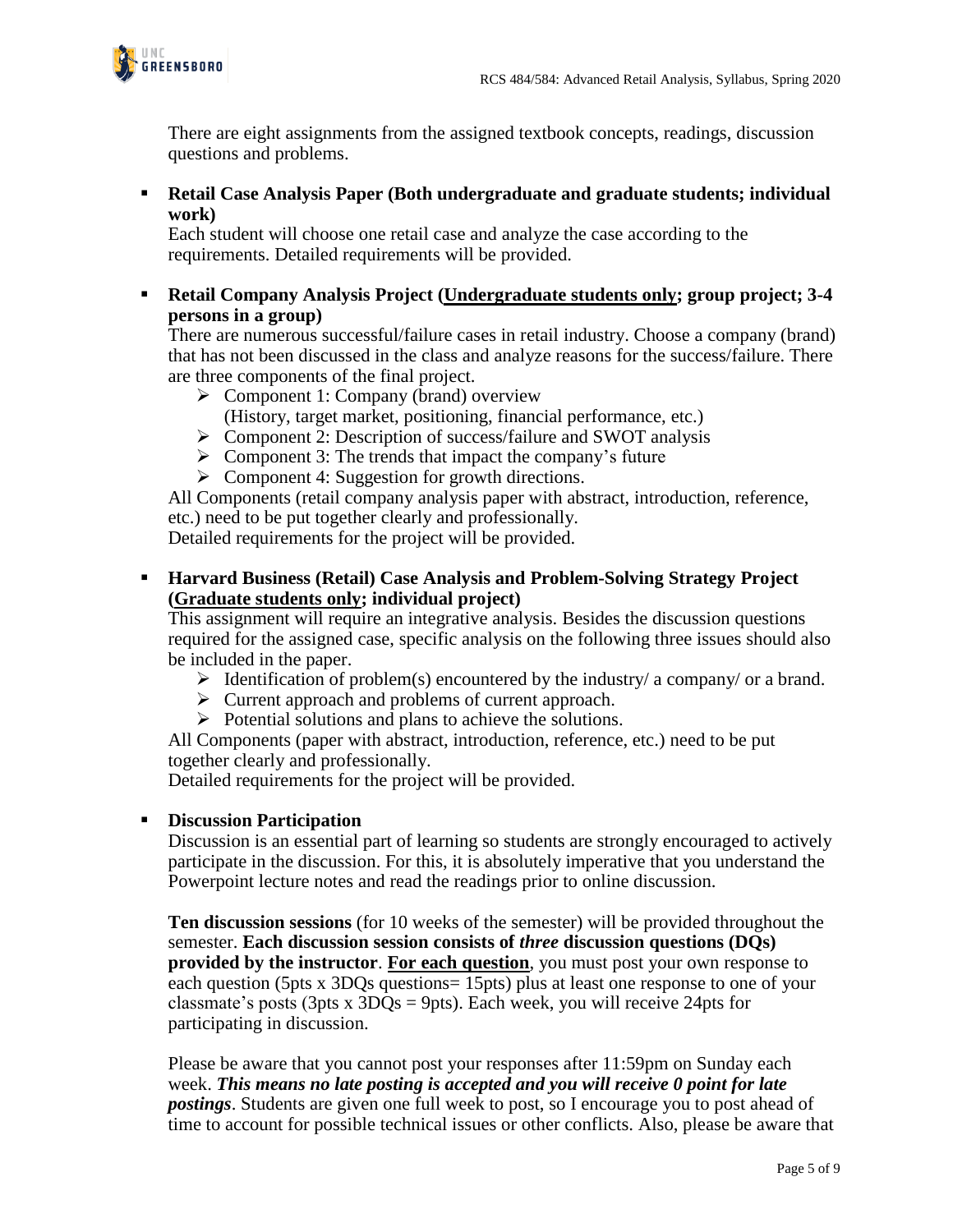

you are more likely to encounter technical issues if you try to upload your post on Sunday due to the high number of students trying to post during this time.

In grading the above discussion participation, *both quantity and quality of participation will be evaluated*. Just a simple response such as "I agree with you" "I like your idea" and "Very good point" will not count. Your responses should include your thinking paths (i.e., why you agree/disagree, etc.). The instructor will monitor and interject in discussions as needed.

Note: If you use iPad, iPhone or Mac, you may not be able to see peers' postings*. Please understand that not responding to peers' posts because you cannot see peer postings from iPad, iPhone or Mac does not serve as an excused reason for not posting*.

### **Incomplete (for entire course)**

Grades of incomplete will only be given to those students who have participated fully in the majority of the class and are under extenuating circumstances of which the instructor must be notified and provided adequate documentation of the excuse. An option to receive an incomplete will be at the discretion of the instructor. In addition, the reason for the incomplete must be verified and there must be a written agreement with the student that specifies the work to be performed and an according timetable for completion must be submitted.

# **ACADEMIC INTEGRITY**

Students will be expected to do his/her own original work for exams and assignments. Students are responsible for familiarizing themselves with the UNCG policy on issues such as cheating, plagiarism, misuse of academic resources, falsification and facilitation of dishonest conduct. Procedures and penalties related to these and other violations of the Academic Honor Policy are found in the undergraduate bulletin as well as via the following web site: http://academicintegrity.uncg.edu/. Any violation of the Honor Policy may result in failure of the assignment and subsequently the entire course. Therefore, DO NOT JEOPARDIZE YOUR ACADEMIC FUTURE by participating in, or facilitating, any act of academic dishonesty.

## **CARS DEPARTMENT STATEMENT ON STUDENT CONDUCT AND COMPLAINT BEHAVIOR**

The Department of Consumer, Apparel, and Retail Studies (CARS) expects that all students enrolled in the CARS major will behave professionally and in a manner that reflects positively on the department, the school, and the university. This expectation applies to conduct within CARS courses, when working at internship sites, and attending events where students are acting as representatives of the CARS program.

Complaints pertaining to a specific course must *first* be brought up with the instructor. Per the UNCG University Catalog, if a student wishes to appeal an assigned grade, the student should *first* discuss the concerns with the instructor. If desired, the student may further appeal to the department head, the dean of the school or college, and the provost, in that order. See the University Catalog for further details on Grade Appeals.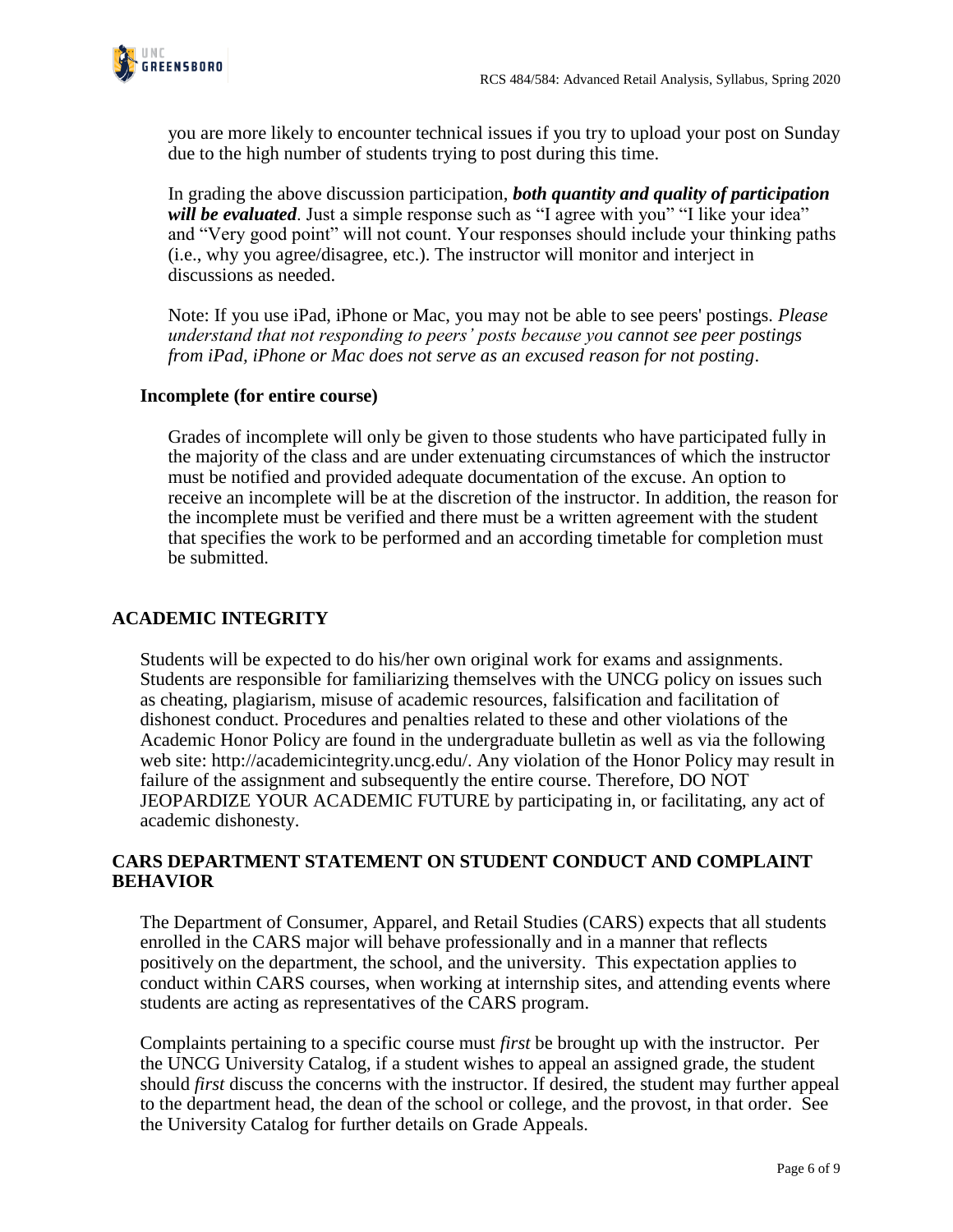

# **HEALTH AND WELLNESS**

Your health impacts your learning. Throughout your time in college, you may experience a range of health issues that can cause barriers to your learning. These might include physical ailments, illnesses, strained relationships, anxiety, high levels of stress, alcohol/drug problems, feeling down, or loss of motivation. Student Health Services and The Counseling Center can help with these or other issues you may be experiencing. You can learn about the free, confidential mental health services available on campus by calling 336-334-5874, visiting the website at https://shs.uncg.edu/ or visiting the Anna M. Gove Student Health Center at 107 Gray Drive. Help is always available.

# **ACADEMIC ACCOMMODATIONS**

The University of North Carolina at Greensboro respects and welcomes students of all backgrounds and abilities. If you feel you will encounter any barriers to full participation in this course due to the impact of a disability, please contact the Office of Accessibility Resources and Services (OARS). The OARS staff can meet with you to discuss the barriers you are experiencing and explain the eligibility process for establishing academic accommodations. You can learn more about OARS by visiting their website at https://ods.uncg.edu/ or by calling 336-334-544 or visiting them in Suite 215, EUC.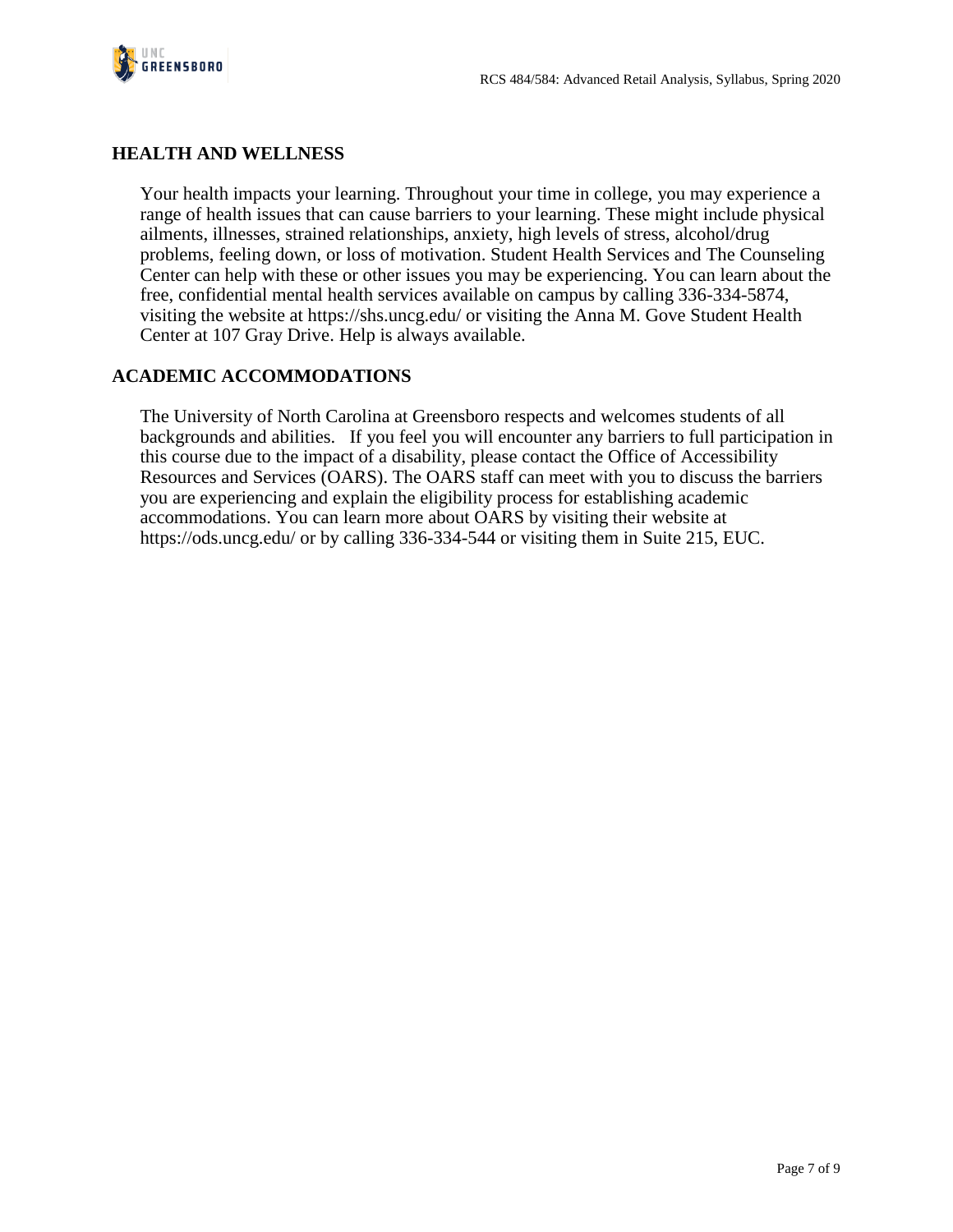

## **RCS 484: Advanced Retail Analysis (Undergraduate Students; 3 Credits) RCS 584: Advanced Retail Analysis (Graduate Students; 3 Credits)**

## **Course Topics and Tentative Course Schedule for Spring 2020**

Please note:

- This is an online course. It is important that you check the course website Canvas regularly for any new course information.
- You are responsible for any information posted on Canvas.
- Canvas discussions are due by 11:59pm Sunday.
- The assignments, paper and project are due on Canvas by 11:59pm on the due date.

| <b>Week</b>    | <b>Date</b>                 | <b>Topics and Assignments</b>                                                                                                          | <b>Due</b>                                                              |
|----------------|-----------------------------|----------------------------------------------------------------------------------------------------------------------------------------|-------------------------------------------------------------------------|
| 1              | Jan<br>$13-19$              | <b>Course Overview</b><br>$Ch1$ – Introduction to the World of Retailing<br>$Ch2-Types$ of Retailers                                   | Read Syllabus and<br>Ch1 and Ch2                                        |
| $\overline{2}$ | Jan<br>$20 - 26$            | Ch <sub>3</sub> – Multichannel and Omnichannel Retailing<br>Ch4 – Customer Buying Behavior<br>Discussion #1<br>Assignment #1 (Ch1-Ch4) | <b>Discussion #1 Due</b><br>on 01/26                                    |
| $\overline{3}$ | Jan 27<br>Feb 02            | Ch5 - Retail Market Strategy<br>Discussion #2<br>Assignment #2 (Ch5, Ch7, Ch8, Ch9, and Ch10)                                          | <b>Discussion #2 Due</b><br>on $02/02$<br>Assignment #1 Due<br>on 02/02 |
| $\overline{4}$ | Feb<br>03-09                | Ch <sub>7</sub> – Retail Location<br>Ch8 - Retail Site Location<br>Discussion #3                                                       | Discussion #3 Due<br>on 02/09                                           |
| 5              | Feb<br>$10-16$              | Ch9 - Information Systems and Supply Chain Management<br>Discussion #4                                                                 | <b>Discussion #4 Due</b><br>on 02/16                                    |
| 6              | Feb<br>$17-23$              | Ch10 – Customer Relationship Management<br>Discussion #5                                                                               | Discussion #5 Due<br>on 02/23<br>Assignment #2 Due<br>on 02/23          |
| $\overline{7}$ | Feb 24<br>Mar <sub>01</sub> | Midterm Exam (Ch1-Ch5, and Ch7-Ch10)                                                                                                   | <b>Midterm Exam</b><br>Due on 02/28                                     |
| 8              | Mar<br>$02 - 08$            | (NO CLASS) Spring Break                                                                                                                |                                                                         |